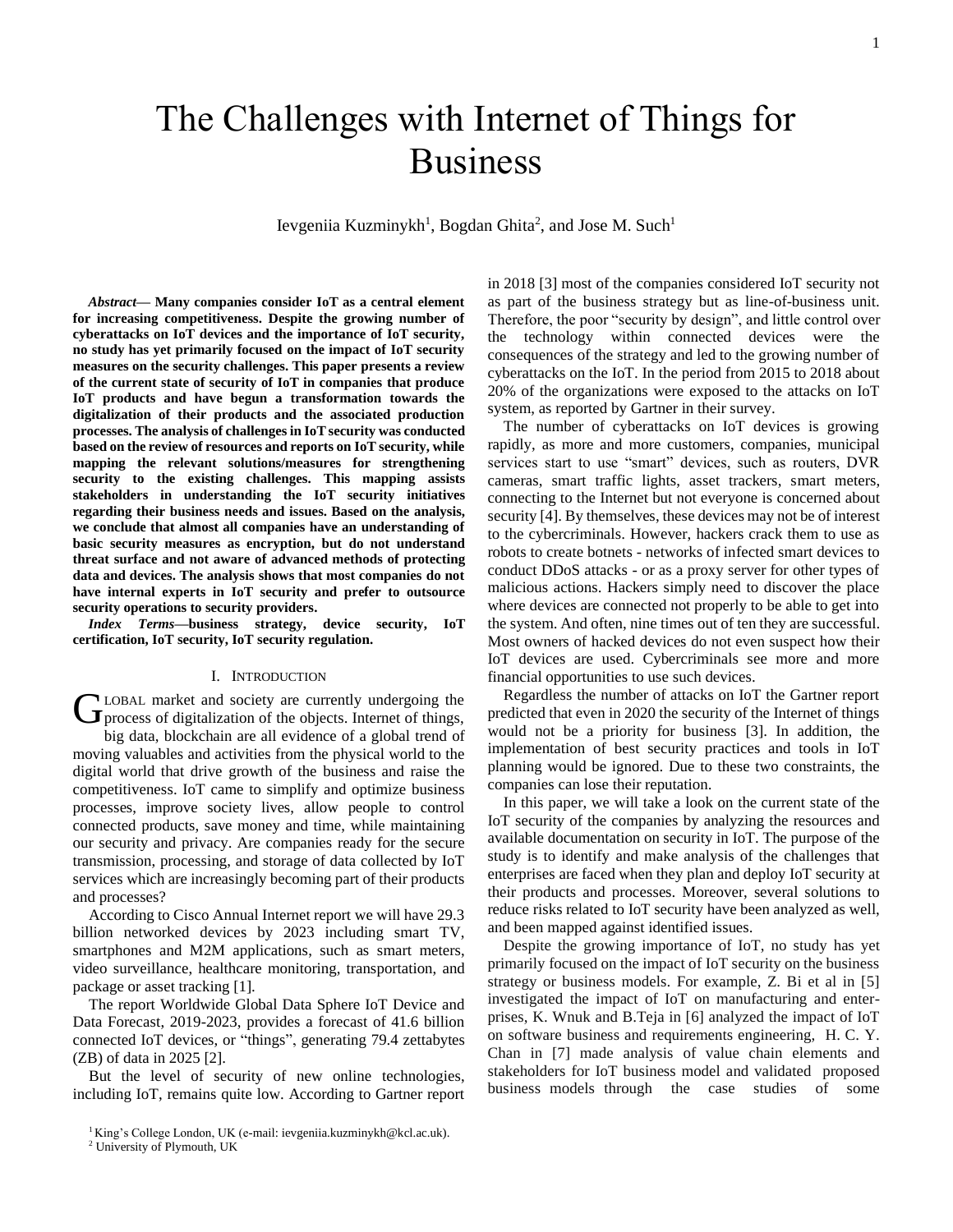companies. But none of these works had considered IoT security factor when developing or analyzing the impact of IoT on the business strategy or business model of enterprise. Our study is intended to fill this gap.

The organization of the paper is as follows: Section 2 describes threat surface related to the IoT devices and common vulnerabilities that lead to the attacks. Section 3 presents most important challenges raised with IoT security for businesses. In Section 4, the possible solutions to strengthen the IoT security are described, and analyzed in Section 5. Finally, Section 6 presents the conclusions.

#### II. IOT SECURITY THREAT LANDSCAPE

Seventy six percent (76%) of small and large businesses now globally are adopting innovative digital cutting-age technologies like AI, IoT, cloud computing and automation to be more competitive, efficient and fast-moving. Some companies more focused on one or few technologies and less interested in another, statistic shows that the most popular is cloud computing (90%), and vast number of organization (76%) are considering to apply or already using IoT in their businesses [8]. But all these technologies bring additional cyber risk to sensitive data, connection, products and processes, using new technologies expands attack surface. This development makes companies more vulnerable to cyberattacks because of growing number of entry points [9]. Not properly implemented IoT security can lead to the data leakage, compromising of customers and business processes and loss of reputation for company. Moreover, IoT system in most cases is used for delivering malware or implementing more sophisticated attacks on the companies' or user's system, hackers can use the IoT network to launch attacks on regular computer networks in homes, businesses, or even smart cities.

Researchers at Check Point showed that networks can be hacked with a light bulb by testing market-leading Philips Hue smart lamps and controllers. They discovered vulnerabilities (CVE-2020-6007) that allowed them to penetrate the network using a remote exploit in the low-power ZigBee protocol which is used to control a large number of IoT devices. This vulnerability could allow the hacker to deliver ransomware or other malicious programs to office and home network [10].

The new version of the Mirai botnet at the end of 2019 targeted Zyxel devices [11] which had used factory-set default usernames and passwords and easy-to-guess password combinations. The cybercriminal posted open access lists of Telnet credentials with IP address, logins and passwords for more than 515 thousand servers, home routers and IoT devices. Such lists are often called bot lists as they are often used by IoT botnet operators. First, criminals scan the Internet making a list of bots, and then use it to connect to devices and infect them with malware.

At the beginning of 2020 researchers at Mimecast have reported a huge burst of a new type of fraud: sextortion scam caused by panic over security of smart cameras [12]. The scam has success because of the previously compromised home cameras including Google's Nest cameras, Amazon's Ring cameras and baby monitors, that among other studies shows that everything could be hacked [13].

Kaspersky Lab reported that more than 100 million attacks were targeted to IoT devices all over the world in H1 2019 [14] compared with 12 million in 2018. Taking advantage of the weak protection of IoT products, cybercriminals are putting more effort into creating and monetizing of IoT botnets. The report states that the attacks are not sophisticated and use exploits that allow botnets to compromise devices through old unpatched vulnerabilities and control them. Mirai and Nyadrop malware families remain the most popular techniques for compromising devices occupying about 40% of total each.

On September 2019 Trend Micro published the Uncovering IoT Threats in the Cybercrime Underground study [15] that describes how cybercriminal groups use IoT devices for their own purposes and what threats this poses. Trend Micro analysts investigated the darknet to find out which IoT vulnerabilities are most popular among cybercriminals. Hackers sell fresh vulnerabilities for routers, modified firmware for electricity meters. In the darknet they discuss hacking gas stations, sell and buy botnets based on IoT devices for organizing DDoS attacks. IoT devices as smart TVs, game set boxes are proposed to be used as cryptominers.

After all these attacks the companies are gradually realizing the consequences of not properly protected IoT devices and processes, but it is still not priority for business. The step forward the IoT security is accepting that they need support in understanding IoT technology that results into partnership with cloud service providers and IoT service providers. Companies most often cite the lack of competence as the main reason for such external partnership (47%), and then help and accelerate the deployment of the Internet of things (46%) as claimed in the Gemalto report about IoT security [16].

Although such partnerships can benefit businesses in implementing the IoT, organizations acknowledge that this is challenge for them because they do not have full control over the data collected by the IoT products or services when this data is transferred from partner to partner, which potentially leaves data unprotected.

Among other challenges we found there are lack of awareness in IoT security, lack of in-house expertise and support from the top management, undefined threat surface and undefined security level for IoT products and processes, while latter one is the consequences of lack of unified standards and legal regulatory documentation. More detailed the challenges are described in the next section.

#### III. CHALLENGES WITH IOT SECURITY

The following list outlines the challenges that enterprises are faced during planning and deploying IoT security.

#### *A. Non-Trusted Third Parties*

According to the report of Gemalto report about state of IoT security [16] most companies see the challenges with trying to secure their IoT products and services in ensuring data privacy and amount of data being collected. This user data can be shared between or even sold to various companies, violating the rights for privacy and security. Since data have a long way from its producer to the end consumer, including cloud providers, communication providers, IoT service providers, most of the companies consider third-party risk as a serious threat to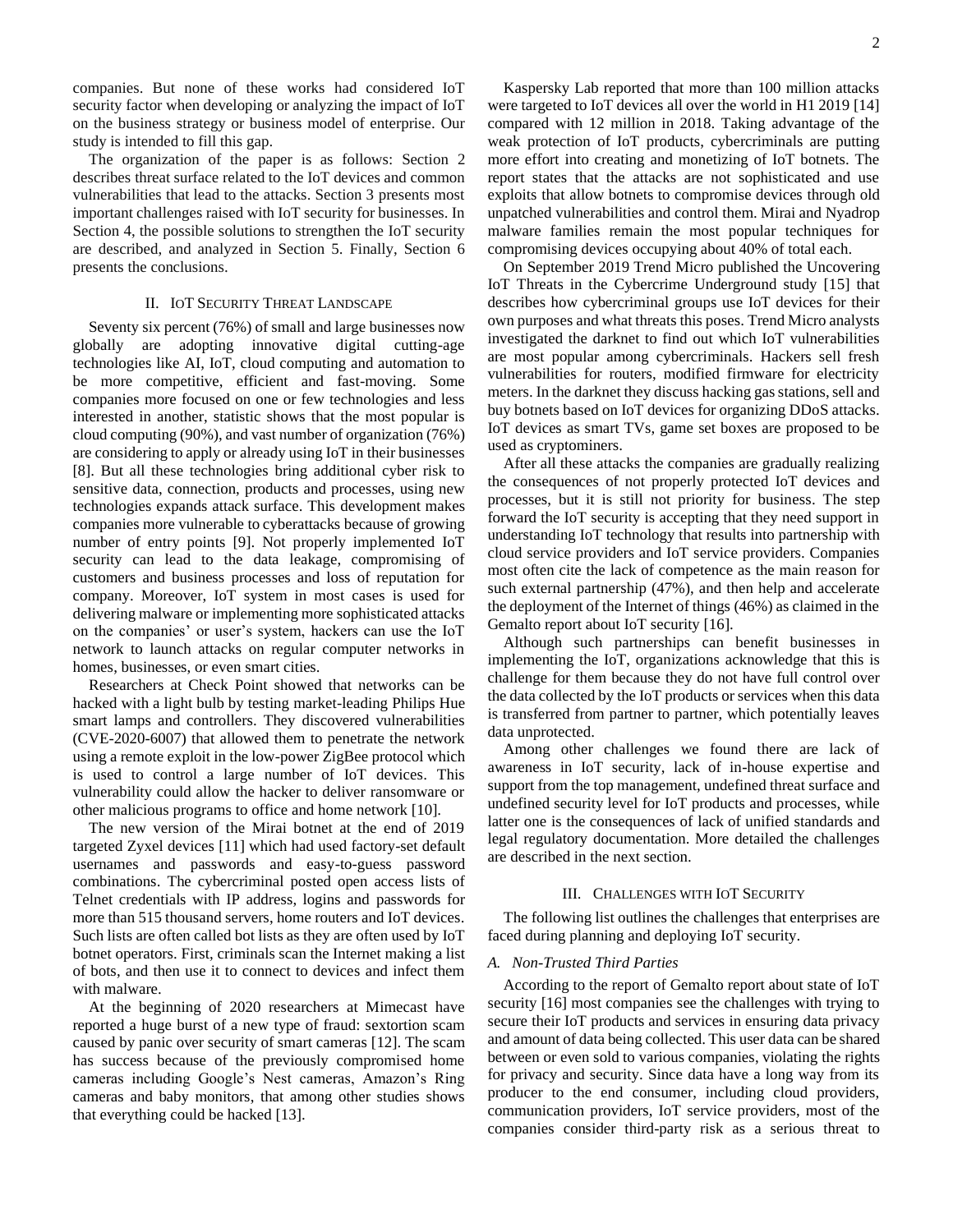sensitive and confidential information. This stated in the report of Ponemon about State of Cybersecurity in Small and Medium Sized Businesses [17] with numbers of 57 percent who consider that third parties expose their companies to risk regarding a data privacy and data breach, and 58 percent who are not confident that their primary third party would notify them if it had a data breach.

# *B. Lack of Awareness*

Regardless the fact that more than half (54%) of consumers own an IoT device (on average, two devices per person), only 14% consider themselves knowledgeable about the security of these devices [16]. This knowledge includes awareness about security measures, and principal understanding of what measure mitigate or eliminates what risk. Such statistics show that both consumers and enterprises need additional education in this area.

#### *C. Unknown Threat Surface*

The biggest mistake of the businesses that data from IoT system is often not considered critical until it is used for billing and accounting. In their opinion, the device sending sensor measurement periodically does not carry critical information and is not of interest to hackers. Organizations state that it is hard to imagine what kind of threats towards IoT product could be, and they do not have many examples to learn from. The report [8] showed that number of companies that have no confidence in identifying assets for threat model [18,19], as well as in understanding and assessing cyber risks, raised from 9% in 2018 to 18% in 2019 which is caused by the emergence of new technologies like IoT, blockchain, big data, etc., that brought the complexity of an organization's technology footprint, including threat and cyber risk assessment.

# *D. Lack of Support from Top Management*

Regarding the level of investment in security, the survey [16] showed that IoT device manufacturers and service providers spend only 11% of their total IoT budget on securing IoT devices. Regardless the 92% of companies have seen an increase in sales or use of the product following the implementation of IoT security measures, the company leaders are not encouraged by the widespread use of IoT security, they are more interested in getting their products to market quickly, rather than taking the necessary steps to build security in from the start.

Top managers pay attention to security in cases when IoT system is dealing with personal sensitive information, as customers' medical, financial, or tax records, otherwise the security is out of priority of management. Security financial investment, especially advanced, is painful for top management, therefore, the level of security measures remains low in IoT and leads to so many successful attacks.

# *E. Lack of In-House Expertise*

Since IoT services is a new technology, for most of the companies is unknown territory that requires additional competence, and a finding an expert that skilled enough in IoT solutions can be challenging. For example, security professionals need practical knowledge of embedded devices, sensors, and computer-computer data communications, they should have experience in integrating heterogeneous protocols for data transfer, communications and network design both within the local Internet of things infrastructure and in cloud environments.

According to IoT Signals report from Microsoft [20] about half of the companies (47%) do not have enough workers skilled in IoT, and 44 percent are not having enough finances to invest in IoT security training for their employees. Lack of external guidance/regulation on how to secure IoT devices and services, lack of internal knowledge of how to provide security measures were pointed as challenging in dealing with IoT. Moreover, inside organizations it is not clear who is responsible for IoT security and who does what: responsibilities and competencies are fragmented within the companies that causes uncertainty among companies and customers.

#### *F. Undefined Metrics for IoT Security*

The studies showed that companies really recognize the importance of protecting the IoT devices and data that they generate or transmit, and 50 percent of companies provide security based on a design approach. Two-thirds (67%) of organizations report using encryption as the main method of protecting IoT assets with 62% data encryption immediately upon reaching the IoT device, and 59% upon exiting the device [16]. But at the same time the organizations state that it is hard to define the right level of security, determine when that's fine enough. Basic encryption is good but this is an artifact measure inherent to IT security in general, however, more specific measures to ensure the security of IoT devices and processes are not popular due to a lack of understanding of the features of IoT systems, as limited memory and computational resources of IoT devices [21], special communication and information exchange protocols, supply chain complexity and increased connectivity of IoT ecosystems, as well as not understanding the very essence of these measures.

#### *G. Lack of Standards*

The security of the Internet of things suffers from a lack of generally accepted standards. All businesses revealed the lack of standards, guidelines and/or checklists on how to ensure security of IoT [8, 16,17]. Adding new devices or their components to the IoT ecosystem given that there are no standards, increase the risk of penetrating into critical systems (e.g. industrial, municipal, energy, etc.) by intruders with the subsequent termination of operations.

Although, there are many best practices and recommendations for IoT security from the security-focused organizations, there is no single coherent structure. Large vendors, world leader companies have their own specific standards, while each IoT domain has its own incompatible standards from industry leaders in certain domain. The variety of these standards makes it difficult not only to protect systems, but also to ensure interoperability between them.

#### IV. MEASURE TO STRENGTHEN IOT SECURITY

The following list outlines the measures for the companies that reduce risks related to IoT security.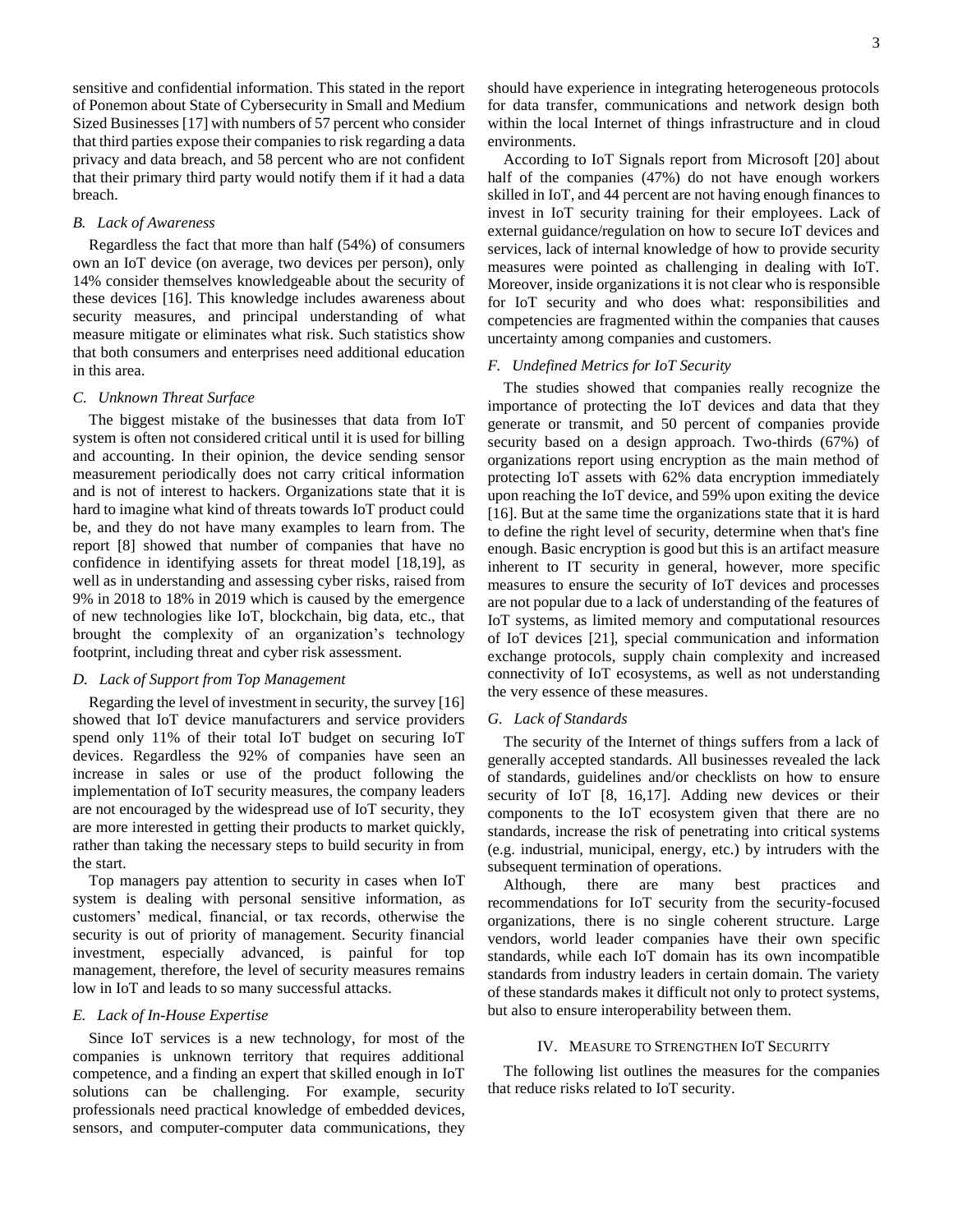#### *A. Investment*

Increasing investment into IoT security carries almost unlimited potential benefits in rise of protection, operational efficiency and in creating trustful relationships with customers. As survey [22] showed that the performing of better investment in the security allows for the business to stop more attacks, find and fix breaches faster and have less breach impact.

# *B. IoT Security as Aart of Cybersecurity Business Strategy*

The changing of business strategy forward new technologies trends related to digital transformation allows to achieve greater efficiency while also better protecting the business. However, in the process of including IoT development to the business strategy the organizations should not forget about the risks associated with IoT. Internet of things security, as part of cybersecurity policy, must be woven into corporate strategy, product design, budgets, and permeated with everyday business activities. Companies are required to change the approach to information security and the nature of their IT budgets, move their security mindset from technology-based defenses to new models for the implementation of information security, to proactive steps that include technology, process, and education.

# *C. Outsourcing Security Operations to Third-Party*

Most companies (99%) feel insufficient expertise to ensure the security of their products and processes, so they attract external consultants [23]. Using external suppliers and consultants in security operations can significantly increase the level of service and products without investment in technology or expert hiring.

An outsourcing continues to be popular solution in providing security measures for the companies: they prefer to outsource the security operations related to IoT, even if they have expertise, to do some operations as risk assessment, monitoring the traffic for malicious activities, incident response service. The outsourcing is more common trend among small and medium businesses, that was observed in previous years [24].

#### *D. Allocating Responsibility Within IoT Ecosystem*

Nowadays, all businesses are not standalone production but complicated enterprise ecosystem with set of hardware, software and services. The potential breaches occurred in the company will affect not only company itself but hardware/software manufactures and all level of society. Cybersecurity could be one of these managed services that helps the company to tackle the IoT security risks. Third-party supplier can play a responsible role on helping the companies to protect against cyberattacks and providing security training for employees. Therefore, it is important to map the responsibility within all interacting elements in company's IoT ecosystem to specify and divide duties and responsibilities.

# *E. Allocating Responsibility Within Company*

Having cybersecurity team inside company with allocated task related to IoT security can improve cyber resilience, provide faster incident detection, shorter response time and intime recovery process. Well organized, supported and managed by company leaders IoT security will help to deal with the pervasive risks of the IoT technology for business.

#### *F. Implementing of IoT Security Measures*

After series of the attack and misusing of IoT devices the companies are forced to add security measures to their products or include into already running processes. The implementing of best practices and security measures as stated by ENISA in [25, 26] can help ensure overall security of IoT system and devices, prevent or properly respond to potential cyberattacks. There two approaches of implementing security measures to the product: at the design stage for new customers, and after the product is on the market. The first approach is the most effective and secure.

Both approaches can be accompanied by a systematic implementation or driven by customer requirements. During systematic implementation of IoT security the process is starting with threat modeling, risk assessment, and required security measures towards components of product and ending with mitigation, planning, and the optimal solution for each customer. But many companies admit that selection of IoT security measures is primary driven by customer requirements, and that some customers are not security-driven at all, they just need to have their data collected by IoT.

# *G. Standardization and Legacy Regulation*

The legal standards and regulatory frameworks aimed at IoT service providers and manufacturers, with large fines and working instructions, can raise responsibilities of the business for IoT security, as well as, both non-trusted third parties and not defined IoT security metrics challenges can be resolved with it. The set of dedicated compliance and standards how to handle and store sensitive IoT data can help with ensuring protection of user data and lead to more trust towards third parties who have access to the data.

Standardization and legacy regulation will be a driving factor in the development of cybersecurity hygiene and culture, raising awareness and responsibility. Mandatory set of measures and requirements for the security level in different IoT domains will increase customer confidence towards manufacturers of IoT products and services. Moreover, companies will no longer be unaware of what a sufficient level of security is, and there will be no need in search of an individual solution for each client that will allow save time and resources. The certification procedure for IoT devices should not be bureaucratic and provide the buyer with a guarantee that it has a certain degree of protection against hacker attacks. A certificate of quality can be issued both nationally and internationally, in the future. To begin with, the need for a security certificate can be indicated when conducting public and corporate procurements.

# *H. Raising Awareness*

Raising awareness about security of companies is one of the measures to improve IoT product security standards. Many authors and reports [9, 27] emphasize higher general awareness among customers and business can drive a market growth, increase the understanding of cybersecurity and data privacy. A high level of competences will create a more skilled workforce that can serve as a differentiator by itself.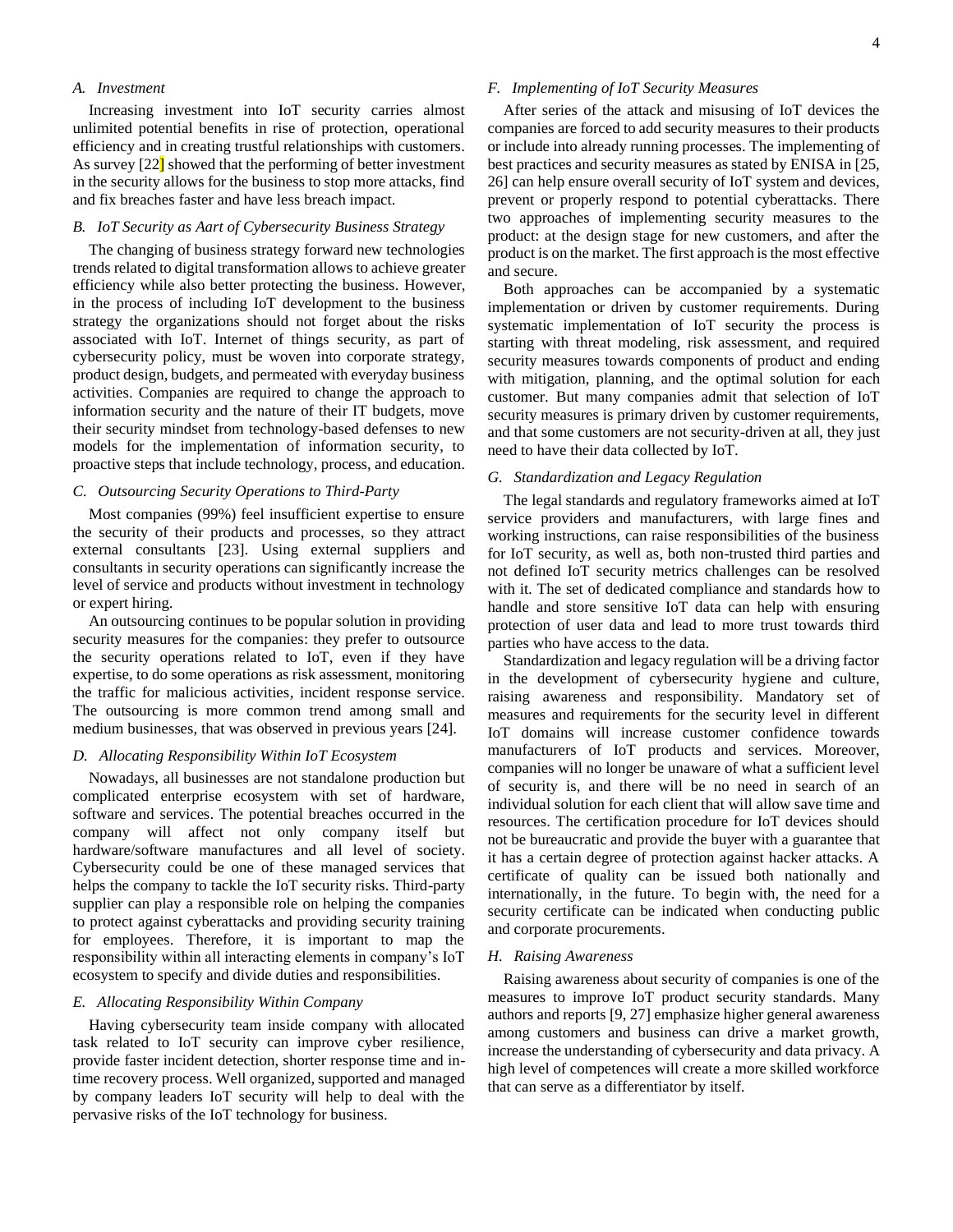# V. ANALYSIS OF IOT SECURITY MEASURES

In this section the result of the analysis of measures for strengthening IoT security and risks associated with their implementation will be presented.

# *A. Investment*

A number of security reports from Ponemon, Accenture, Deloitte, Hiscox, PwC [17, 22, 23, 28, 29] have already noticed that in the past 5 years the companies have begun to pay more attention to security, have larger percentage of investments in security. The report of 2018 [28] showed the average spending of 10.5% of budget on cybersecurity programs, smaller companies with fewer than 250 employees spend 9.8% on average versus 12.2% for larger companies. The same trend of investment distribution showed another report of 2020 [30] with 10.9% in average and 11.2% for large companies that is insufficient in comparison with the potential impact of the cybercrime.

Although eighty-three percent of organisations agree that new technologies are necessary and crucial, investment is lagging. Only two out of five companies invest in new technologies, including IoT. However, companies are ready in the near future to increase investment in security of Internet of things: about half of the companies expressed a desire to do this, of which the most interested in investing were areas such as the automotive industry, industrial goods and technology [29].

# *B. IoT Security as Part of Cybersecurity Business Strategy*

Implementing IoT security as part of cybersecurity business strategy can help strengthen the security of IoT products and processes. But first, organizations need to change their approach to security because existing security strategies in the form of security appliance (FW, anti-virus solutions, intrusion detection systems) that perform technology-based defense functions are becoming not enough. All types of companies, including large businesses, continue to struggle with insufficient, outdated security strategies and plans that do not consider fully all relevant risks and threats. Standard approaches to information security focus on detecting threats and minimizing damage, rather than making digital products and processes secure by design. More than half of companies cites that the implementing of security measures is dictated by compliance with external regulations and policies, in 2017 only 55% of companies had security in their business strategy [31].

There is no research that can show business strategy of the companies towards the IoT security but mindset regarding common security strategy in the company that there is three way of focus: security operations operate under stealth and secrecy (60%), security efforts prioritize external threats (55%), security efforts mainly focus on prevention (55%) [31]. In total, 42 percent of companies have no governance policies associated with IoT risks included to the business strategy or to business continuity plan [22].

The most common reason why these enterprises do not consider it necessary to include security into the business plan is because they consider themselves too small or insignificant to justify such measures. The opinion that prevails in this category of respondents is that their IoT system will not be affected by cyberattacks.

The second popular reason for business is that cybersecurity is not considered enough in priority. Another cause is the unreasonable implementation of security from the point of view of financing when security measures increase the price of IoT product or process, which is not in favour of the management or the end user.

Quite many of companies do not consider security enough of priority and prefer to place functionality of the products and processes related to IoT on the higher level than security.

### *C. Outsourcing Security Operations to Third-Party*

The organizations believe that outsourcing is a cost-effective way to attract additional expert knowledge since it is quite difficult to convince management of in-house investments in such a narrow sector as IoT security.

The types of security services requested by companies from security suppliers can be divided into two types: outsourcing that oriented on providing certain service, and outsourcing that focused on the whole product. This means that companies do not have specific knowledge about the real products and tools that their external suppliers use. Some companies purchase just additional pentesting of the product in addition to the pentesting already conducted inside company, and some purchase all spectre of services during transmission, hosting and processing of data, including server security, databases, authentication and authorization of users for granting access to data collected by IoT devices.

The analysis of sources showed that the vast majority of companies (77%) have awareness of growing risks related to Internet of things, but only half of them (58%) are covered by effective security measures. The gap can be explained with lack of competence that varies from basic concept to matured experts who know and can implement security measures into operation process. Lack of competence and not understanding of how to protect their companies against cyberattacks leads companies to use help of external security providers, therefore, the outsourcing rate is so high. To strengthen IoT security competence the companies need more in-house expertise, hence, more budget should be allocated to this. But when it comes to investing top management needs a strong justification for driven factors why they need a security expert.

From the analysis of the reports we can conclude that the reasons for outsourcing are not only the lack of expertise in IoT security, but also the lack of time or human resources, therefore majority (93%) of companies indicated that they turn to suppliers in providing more than 10% of security operations, vulnerability management and incident monitoring. Some companies choose rather to completely outsource the area of security because suppliers are more efficient and often can deliver at a higher service level, some sought external help only for certain functions, such as setting up a firewall.

But outsourcing can introduce risk of trusting to third-parties: their failures could lead to some of cybersecurity breaches. Only 8% of companies are highly confident in external suppliers and 55% stated that they are fairly confident [8]. Therefore, with such a low level of trust, it is better to have internal expert also in-house with at least basic level of understanding the security measures, and proper evaluate what can be outsourced. According to Deloitte report [23], 16 percent of companies outsource more than 50% of their cybersecurity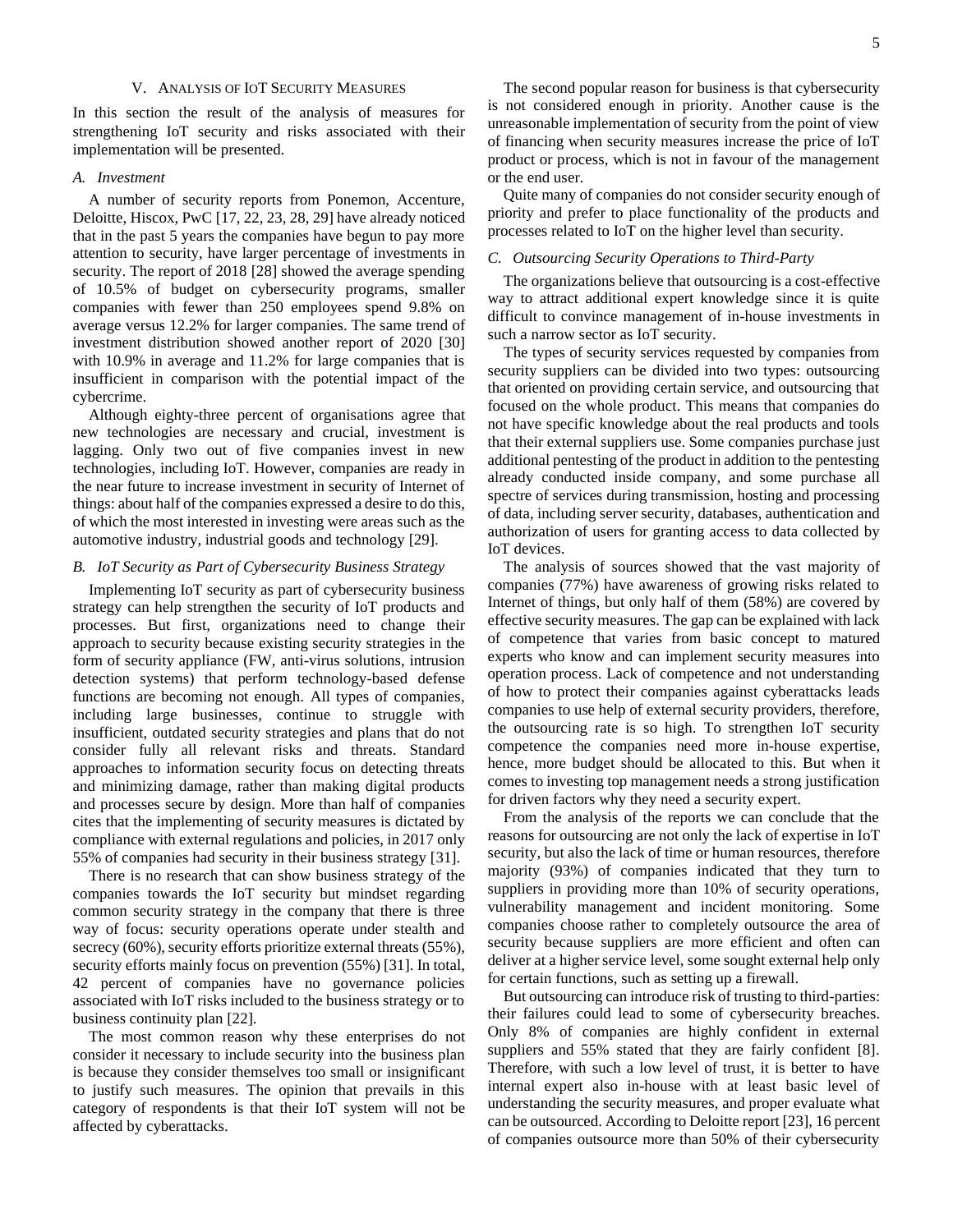operations, and 65% outsource cyber operations in the 21–30% range.

Generally, the involvement of professional service providers or security consultants should be considered as positive aspect that gives confidence in ensuring cyber and IoT security, and helps to evaluate specific products.

# *D. Allocating Responsibility Within IoT Ecosystem*

The allocating IoT security operations to the external supplier demonstrates the trust relations inside value chain, and in many cases, relieves liability from the company itself. Another approach of managing security in the company is to do it with its own efforts and do not delegate security operation and trainings to outsourcing company. The allocating IoT security to the department or person in the company demonstrates a willingness to move towards including IoT security into the business strategy. In this case, all responsibility in providing protection measures and consequences of system breaking lays on the company itself.

The Gemalto report about state of IoT security shows that there is no clear understanding who is responsible for what operation in IoT system deployed in the company. If with responsibility for stored in the cloud IoT data all is clear, and cloud service provider is currently responsible for IoT security in the cloud, then the responsibility for other stages of operation of the IoT system are split between manufacturers of IoT products, IoT service providers, API developers and third-party security suppliers and specialists (e.g. Gemalto, Symantec, Verizon etc.)

The splitting of responsibilities and concrete allocation between suppliers will allow to handle proper the incidents with information leak or in the event of a serious attack, when the likelihood of litigation is high, and it is the leaders of the company who will have to prove to the stakeholders and customers that they did everything they could to protect the business, data, and product and explain why it was not possible to effectively prevent the incident.

#### *E. Allocating Responsibility Within Company*

For a long time, cybersecurity has been the responsibility of IT departments. The most common misconception among business leaders is that they believe that Information Security is part of IT. But security is a separate area that requires time.

In many cases the task of implementing, monitoring and testing the IoT security of products and processes is done by the person who just interested in this field. This person has no expertise in security or has little, but spend his/her time on getting knowledge on the specific topic and implementing security measures. This situation usually occurs when current employees do not have the right expertise to carry out IoT security as required. This approach is more appropriate to medium and small companies than to large business mostly due to lack of the resources.

Regardless the high concern about cybersecurity of IoT (80% think that a security incident related to unsecured IoT product could be catastrophic [17]), the top management rarely participates in cybersecurity discussions regarding, for example, building security into product designs. Earlier research showed that only 22% of companies have business leaders are accountable for cybersecurity [22], and only 21%

monitor the risk of their IoT products [17]. But even these numbers need to be shifted more towards responsibility of top management because nowadays the cybersecurity is becoming a common task for all company employees. Top management must allocate the necessary resources and participate in the development of proactive and integrated response programs for cyberattacks.

# *F. Implementing of IoT Security Measures*

Regardless the most companies (80%) are interested in IoT security [17], they are not in a rush with implementing security measures. According to [8] almost one-quarter of companies is aware of cybersecurity risks, but some companies do not have IoT security measures in place at all. This is because with the adopting of new technologies (IoT, AI, block chain, cloud computing), the main preference for half of companies (50%) was the pushing ahead a digital transformation, despite the potential security risks associated with them [8].

Since IoT is a new trend, after series of the attack and misusing of IoT devices, the companies are forced to add security measures already after a product is produced or include into already running process. Some companies have hung with a basic security measures as encryption and passwords and do not progress more due to the lack of awareness and guidance of how to do it. For example, every second company (52%) implements their security measures based on the current cybersecurity needs, and do not consider future pervasive risks and needs [22]. Some companies have more than basic level with a systematic approach based on one of the cyber security frameworks, e.g. ISO 27001 [32], IoT Security Foundation [33], NIS directives [34], NIST SP 800-53 [35], IEC 62443 [36] UL 2900 series [37], and Cyber Essentials in UK [38].

The most important security measures in IoT should be focused on authentication, secure communication, secure handling, secure storage, which are aimed to identification of the communicating devices, protecting data in transit, protecting data in process, and protecting data at rest, respectively [39]. All companies should strive for providing all set of the data-centric security measures. This is not only correct, but also important if organizations have serious intension towards protecting their assets and the data of customers [18, 19, 25].

Basic security measures have to include the form of encryption and password policy. But it is required to keep balance between cryptography algorithm and level of security. Some of the algorithms are high energy consuming that can reduce the lifetime of IoT devices that powered by battery [40].

Companies are more focused on their customers and driven by them in choosing the security measures. Customers stimulate demand for IoT security in the products or services that companies provide. The more aware customers about security risks and threats, the bigger the demand for IoT security measures. Therefore, it is very important to help consumers really understand what is happening with their data and teach them how it is possible to protect it.

# *G. Standardization and Legacy Regulation*

While certification promises a solution to many problems for business and for consumers of IoT services, a unified standard still does not exist. However, the analysis of attacks on IoT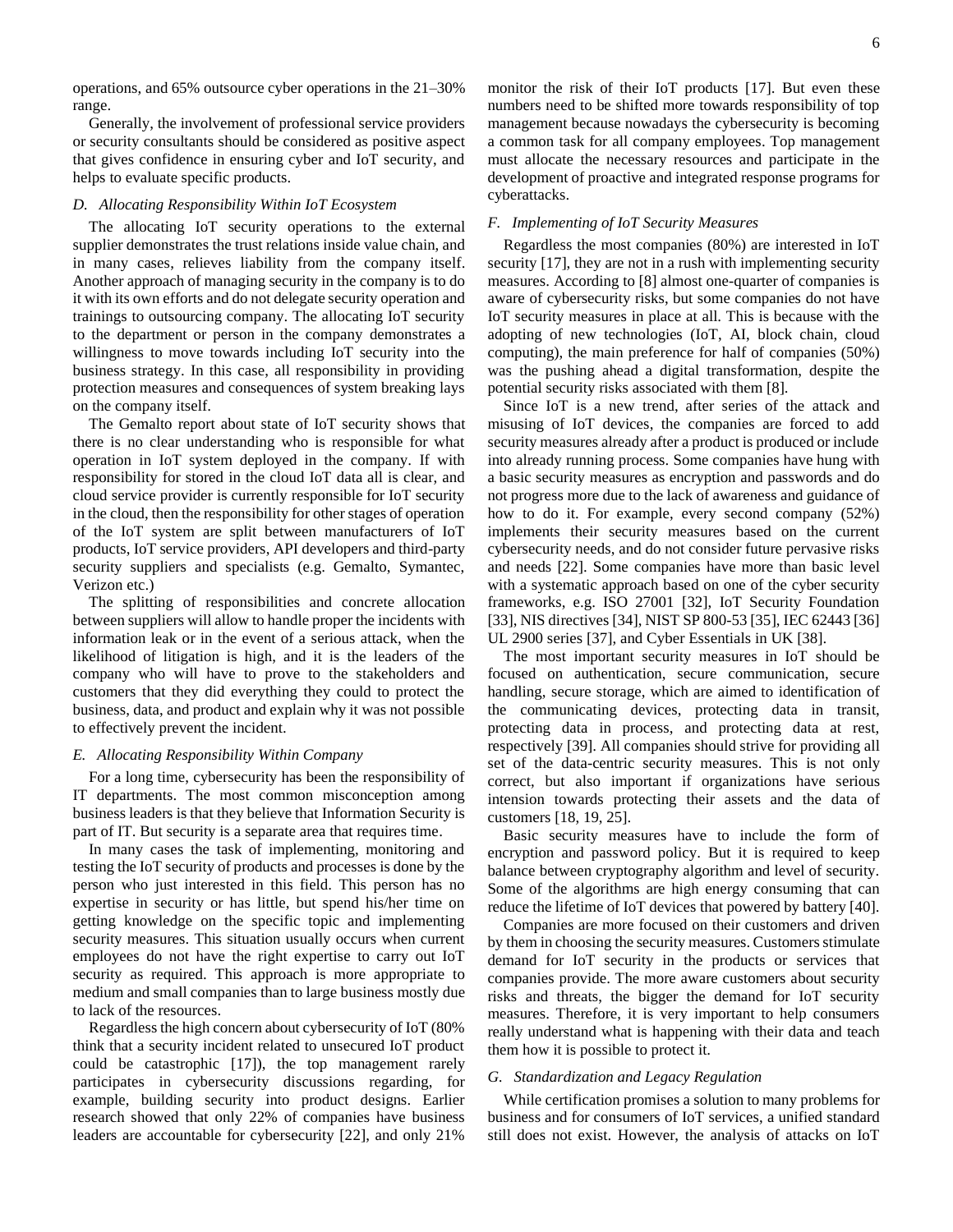devices and the most frequent vulnerabilities that led to a successful attack forced the organizations focused on providing guides for security to make a number of recommendations on protecting IoT devices and IoT infrastructures.

Among bodies involved in the producing of recommendation for security of IoT devices, such as OWASP, ENISA, IoT Foundation, NCSC [33-35]. The recommendations partially duplicate each other, are advisory in nature, therefore, cannot be considered as standards that must be followed, and most companies simply ignore them or do not consider as legacy regulation.

Due to the fact that passwords are the most common weakness, the principal recommendation in all guidelines relates to the strengthening and control of the use and procedure of generating passwords. The security problems stemming from default or weak passwords on IoT devices are well known and were discussed in the Section 2.

To enhance security, all passwords of user IoT devices should be unique and without the ability to reset them to "universal" factory settings. Manufacturers are required to provide a public point of contact so that everyone can report vulnerabilities and count on "timely action." This measure is not new in the field of Internet products: the IETF provides draft [41] that explains using of the file security.txt with contacts for reporting the security vulnerabilities. It is still recommendation and draft regulations but it is way to interact customers with manufactures or service providers. This measure will reduce the vulnerability in other devices of the same series or versions due to timely replacement or patching of the device. A vulnerability identified in time will bring closer the moment of taking protective measures for product security.

Another measure of enhancing cyber security of IoT stated in the many guidelines is the ability to provide product updates, either remotely or in place. The using of old versions of software are identified as high security risk factors in many regulations from organizations aimed at ensuring IoT security.

Lack of secure updating mechanism is ranked fourth in the OWASP top 10 IoT security classification.

Given the heterogeneity of applications by end-user (private person, company, state) and application domain (health, automotive, HVAC), the system of standards will be multilevel, varying in degree of coverage and detail [42].

While mitigating the risk associated with the low trust to suppliers the appearing of new standards and regulation can pose another challenge related to compliance with various standards, legal and regulatory structures.

#### *H. Raising Awareness*

Managing IoT dynamic risks will be a challenging task for organizations whose employees lack the qualifications in creating, implementing, and troubleshooting an IoT security system. Therefore, the IoT security training for employees, customers and business leaders is required to build effective cybersecurity culture. The results of such a security training will be most effective when the issue of the importance of information protection of the business environment is put as a priority by executive management and initiative is coming from the organization's leadership.

More skilled workforce will provide a high level of competence and awareness and will be a plus for the company, as well as create market attraction, as consumers will demand more cybersecurity in the products they buy.

IoT security training has not yet been widely disseminated in most organizations. The percentage of organizations that conduct educational training for employees and third parties about the risks created by IoT devices remains small - only 24% of companies currently provide such information and education [17]. However, it is promising that three out of ten business leaders plan to invest more in IoT security training in the future [29].

Finally, the effectiveness of each security measure and its impact towards the identified challenge is presented in Table 1.



Regardless its popularity the outsourcing is not effective strategy of the company in solving the issues related to IoT security. This measure leaves the company blind in relation to

the threat surface, possible security solutions, does not increase knowledge within the company.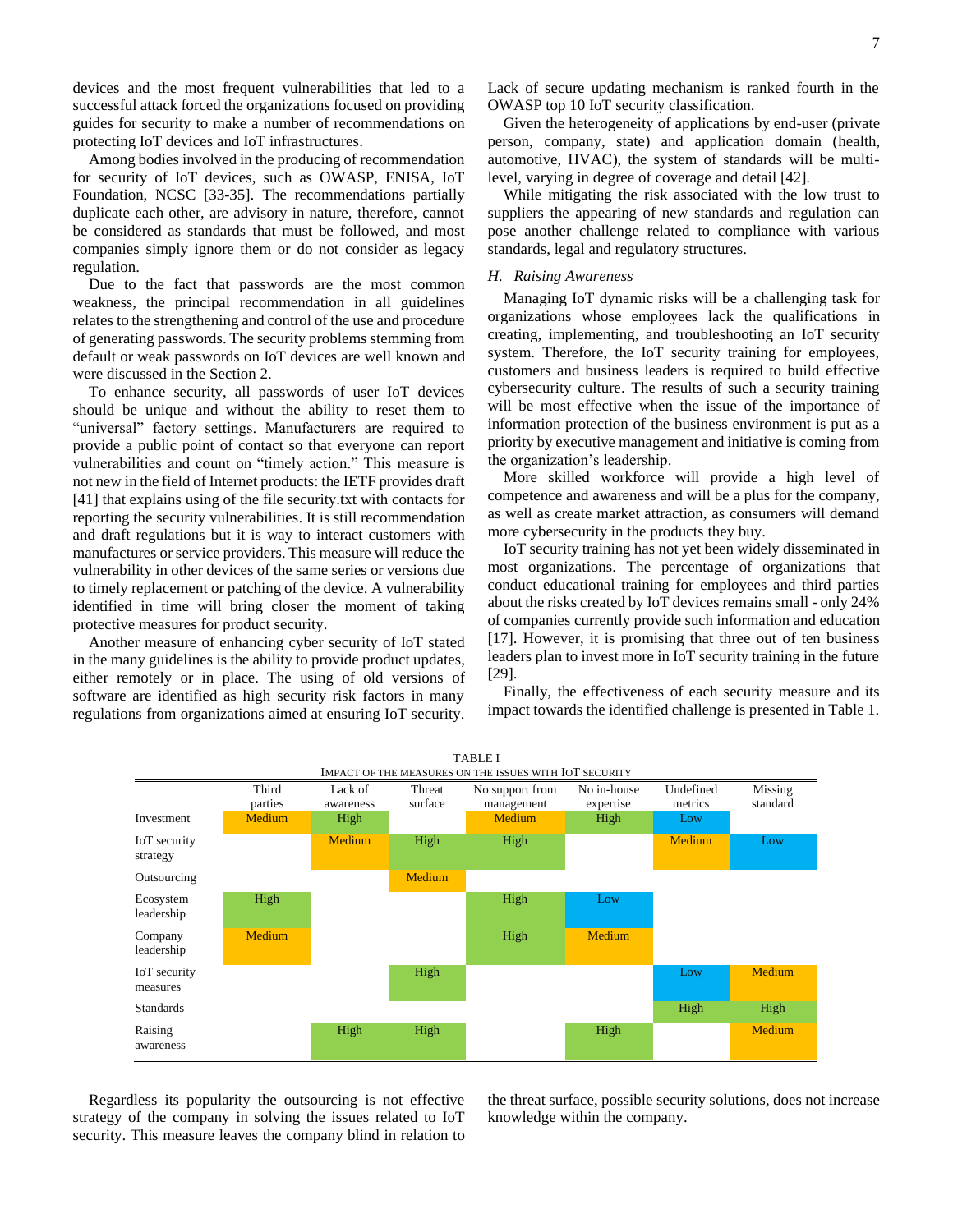The most effective method for solving a series of the most cutting-edge problems is an investment but not all companies are willing to spend more on security and on staff education.

Raising awareness is one more effective way to solve the set of the issues related to personal expertise inside company. During training the employees can expand their knowledge about IoT technology, attack surface, protection security measures, and, also, help the client to select IoT solution.

Using this matrix, the companies will be able to navigate in the selection of security measures and choose the most effective way to solve their specific issues.

#### VI. CONCLUSION

The paper was aimed at identifying challenges with IoT security for business and finding possible measures to overcome these challenges. The proposed mapping of the impact of each of the security measure will help companies change their mindset towards IoT security, increase the protection of devices, processes and customers data, and thus, business competitiveness.

Our findings continue to highlight the importance of implementing the IoT security as part of the business strategy. Among the reasons why companies have difficulties with creating a stronger IoT security posture are 1) lack of in-house expertise, 2) not understanding how to protect against IoT cyberattacks, 3) not a priority issue, 4) lack of collaboration with other functions, 5) management does not see cyberattacks on IoT products as a significant risk. First two are primary reasons for not implementing the IoT security, others are main reasons for companies to consider IoT security as afterwards because operational processes considered as more important.

Only two of ten companies monitor the risk of their IoT products and processes. This is catastrophic because these products go to the market, start operate in the customer houses or monitor engines without any cyber security check. To correspond to the future cyber resilience needs the companies must update cybersecurity strategies and include IoT security.

Implementing IoT security into the business strategy will help raise the level of strategic awareness on all levels, as well as provide companies with the commercial, organizational and technical qualifications for strategic and commercial use of IoT security considering it as a competitive parameter. Standardization and regulatory control of IoT security will make the security of the Internet of Things tangible and understandable for business and, therefore, uses IoT and IoT security as a driving force for growth.

Most organizations have a perception of IoT security, sources of cyber risk, mechanisms of ensuring security, but they feel insufficient confidence in order to provide value chain related to IoT security themselves. Moreover, it seems that companies often expect the information about IoT security to be propagated to them from security profiling or security governance organization, rather than to seek it out themselves. Due to lack of awareness and confidence, companies use external suppliers and consultants in IoT security operations. The organizations believe that it would be useful to get more recommendations or checklists to provide IoT security.

One of the challenges is related to implementing security measures, they are either basic in form of encryption and secure data transmission or have necessary for customer level. Such a low level of security measures is due to the fact that more advanced security mechanisms are required more financial investment that is painful for top management. The organizations require more accurate estimation of costs associated with a cyberattack on IoT products and processes, hence providing greater clarity around the potential financial risks.

Finally, while more organizations are concerned about IoT security and consider it critical for business and necessary for business development at age of growing digitalization and within trend of pervasive connected devices, the analysis showed that implementation of IoT security is not a priority task. Increasing understanding of IoT security risks and threats among top management and business leaders may facilitate the change of strategy towards inclusion of IoT security in the company's priority tasks. The companies must update the way they plan and execute IoT security.

#### **REFERENCES**

- [1] Cisco Annual Internet Report (2018–2023) White Paper. [Online]. Available: [https://www.cisco.com/c/en/us/solutions/collateral/executive](https://www.cisco.com/c/en/us/solutions/collateral/executive-perspectives/annual-internet-report/white-paper-c11-741490.html)[perspectives/annual-internet-report/white-paper-c11-741490.html,](https://www.cisco.com/c/en/us/solutions/collateral/executive-perspectives/annual-internet-report/white-paper-c11-741490.html) Accessed on: Jun. 28, 2020
- [2] C. MacGillivray, D. Reinsel, "Worldwide Global DataSphere IoT Device and Data Forecast, 2019-2023", May 2019, IDC, # US45066919.
- [3] P. Middleton, R. Contu, B. Pace, S. Alaybeyi, "Forecast: IoT Security, Worldwide, 2018", Gartner Research, Feb. 28, 2018.
- [4] I.Kuzminykh,"Development of Traffic Light Control Algorithm in Smart Municipal Network", in *Proc. TCSET*, Lviv, Ukraine, 2016, pp.896-898.
- [5] Z. Bi, L. D. Xu and C. Wang, "Internet of Things for Enterprise Systems of Modern Manufacturing," *IEEE Trans. on Industrial Inf*, vol. 10, no. 2, pp. 1537-1546, May 2014.
- [6] K. Wnuk, B.Teja, "The Impact of Internet of Things on Software Business Models," in *Software Business, ICSOB, LNBIP*, vol 240, Springer, Cham, 2016, pp. 94-108.
- [7] H.C.Y. Chan, "Internet of Things Business Models," *J. Service Scie and Management*, vol. 8, pp. 552-568, 2015.
- [8] 2019 Global Cyber Risk Perception Survey. Microsoft [Online]. Available: [https://www.microsoft.com/security/blog/wp](https://www.microsoft.com/security/blog/wp-content/uploads/2019/09/Marsh-Microsoft-2019-Global-Cyber-Risk-Perception-Survey.pdf)[content/uploads/2019/09/Marsh-Microsoft-2019-Global-Cyber-Risk-](https://www.microsoft.com/security/blog/wp-content/uploads/2019/09/Marsh-Microsoft-2019-Global-Cyber-Risk-Perception-Survey.pdf)[Perception-Survey.pdf.](https://www.microsoft.com/security/blog/wp-content/uploads/2019/09/Marsh-Microsoft-2019-Global-Cyber-Risk-Perception-Survey.pdf)
- [9] The future market for cybersecurity in Denmark. Deloitte [Online]. Available: [https://innovationsfonden.dk/sites/default/files/2018-](https://innovationsfonden.dk/sites/default/files/2018-07/thefuturemarketforcybersecurityindenmark.pdf) [07/thefuturemarketforcybersecurityindenmark.pdf.](https://innovationsfonden.dk/sites/default/files/2018-07/thefuturemarketforcybersecurityindenmark.pdf)
- [10] The Dark Side of Smart Lighting: Check Point Research Shows How Business and Home Networks Can Be Hacked from a Lightbulb. Check Point Press Releases, Vienna, Austria, Feb.5, 2020. [Online]. Available: [https://www.checkpoint.com/press/2020/the-dark-side-of-smart-lighting](https://www.checkpoint.com/press/2020/the-dark-side-of-smart-lighting-check-point-research-shows-how-business-and-home-networks-can-be-hacked-from-a-lightbulb/)[check-point-research-shows-how-business-and-home-networks-can-be](https://www.checkpoint.com/press/2020/the-dark-side-of-smart-lighting-check-point-research-shows-how-business-and-home-networks-can-be-hacked-from-a-lightbulb/)[hacked-from-a-lightbulb/.](https://www.checkpoint.com/press/2020/the-dark-side-of-smart-lighting-check-point-research-shows-how-business-and-home-networks-can-be-hacked-from-a-lightbulb/)
- [11] Hacker leaks passwords for more than 500,000 servers, routers, and IoT devices. ZDNet Report, Jan. 20, 2020. [Online]. Available: [https://www.zdnet.com/article/hacker-leaks-passwords-for-more-than-](https://www.zdnet.com/article/hacker-leaks-passwords-for-more-than-500000-servers-routers-and-iot-devices/)[500000-servers-routers-and-iot-devices/.](https://www.zdnet.com/article/hacker-leaks-passwords-for-more-than-500000-servers-routers-and-iot-devices/)
- [12] K. Fazzini, "A popular new sextortion scam tricks victims into thinking they are being recorded on their Nest cameras," CNBC, Jan. 19, 2020. [Online]. Available: [https://www.cnbc.com/2020/01/19/sextortion](https://www.cnbc.com/2020/01/19/sextortion-scams-trick-victims-into-thinking-nest-cameras-record-them.html)[scams-trick-victims-into-thinking-nest-cameras-record-them.html.](https://www.cnbc.com/2020/01/19/sextortion-scams-trick-victims-into-thinking-nest-cameras-record-them.html)
- [13] N. Dragoni, A. Giaretta,M. Mazzara, "The Internet of hackable things," in *SEDA'16*. *Adv in Intell Sys and Comp*, vol. 717, Springer, Cham, 2016.
- [14] D. Demeter, M. Preuss, Y. Shmelev, "IoT: a malware story," Kaspersky Malware Report, Oct. 15, 2019. [Online]. Available: https://securelist.com/iot-a-malware-story/94451/
- [15] S. Hilt *et al.*, "The Internet of Things in the Cybercrime Underground," Trend Micro Research, 2019.